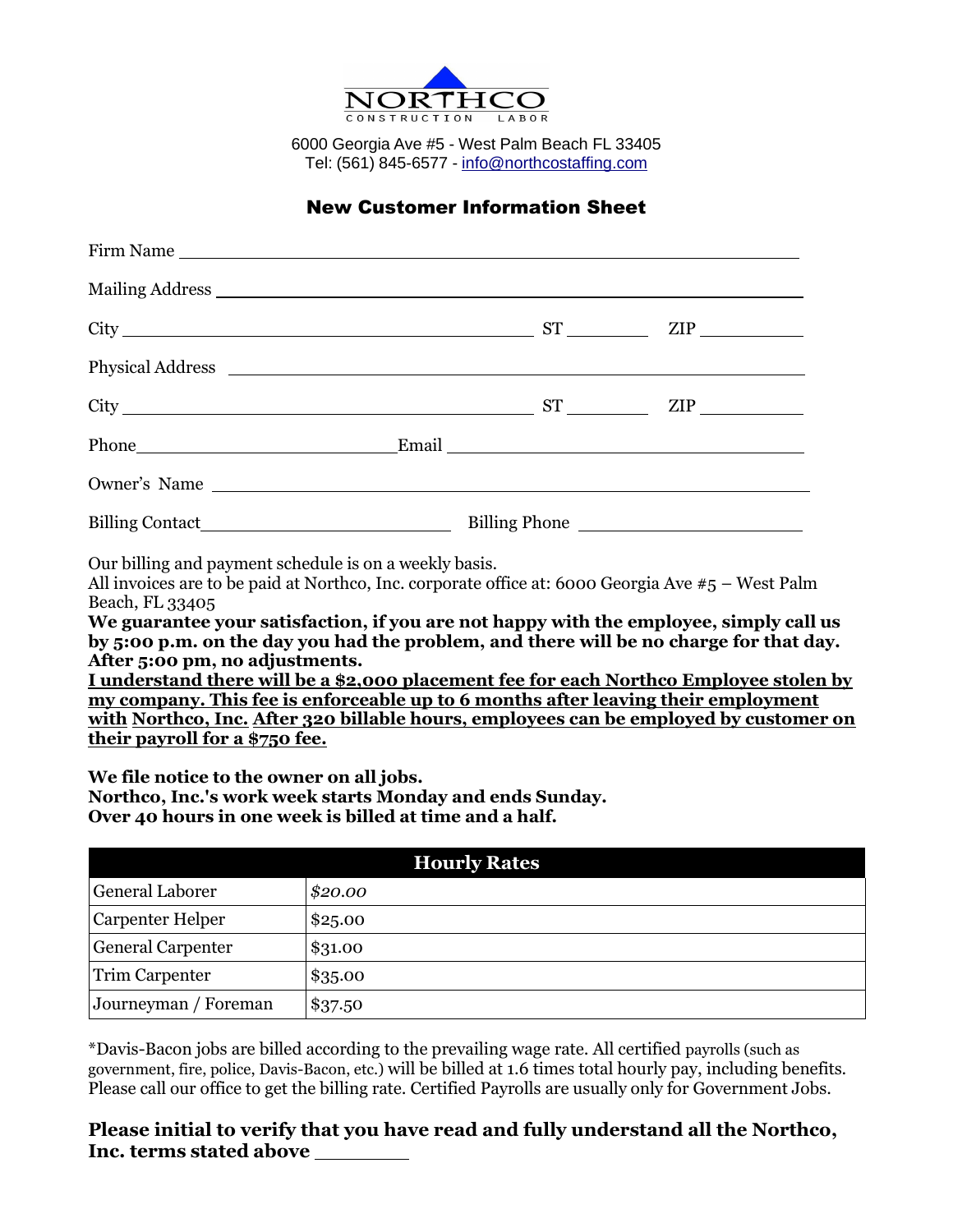

6000 Georgia Ave #5 - West Palm Beach FL 33405 Tel: (561) 845-6577 - [info@northcostaffing.com](mailto:info@northcostaffing.com)

Northco, Inc. supplies skilled trades people to contractors and developers in Florida, our main office is in West Palm Beach.

All our employees work on a full-time basis and are paid weekly, not daily, thereby giving you **top quality, reliable help** when you need it. All our workers have their own tools and transportation, and they are fully covered by Worker's Compensation and \$1 million in liability insurance. We also handle all the payroll and tax liabilities, freeing you from bookkeeping responsibilities and the hassle of hiring, all of which makes you more profitable. You also use our employees only when you need them, so you don't have to carry extra people on your payroll.

| <b>Hourly Rates</b>      |         |  |
|--------------------------|---------|--|
| General Laborer          | \$20.00 |  |
| Carpenter Helper         | \$25.00 |  |
| <b>General Carpenter</b> | \$31.00 |  |
| <b>Trim Carpenter</b>    | \$35.00 |  |
| Journeyman / Foreman     | \$37.50 |  |

**We guarantee your satisfaction. If you are not happy with the employee, simply call us by 5:00 p.m. on the day you have the problem, and there will be no charge for that day.**

The customer agrees to carefully review all invoices and time sheets and promptly notify Northco in writing of any claimed errors, discrepancies, objections, miscalculations or disputes within two days from the date on the invoice. If the customer fails to do so in writing, the customer agrees to the correctness, accuracy, fairness and amount of the invoice and expressly waives any claim to the contrary. All certified payrolls will be billed at 1.85 timestotal hourly pay.

**Please initial to verify that you have read and fully understand all the Northco terms stated above**